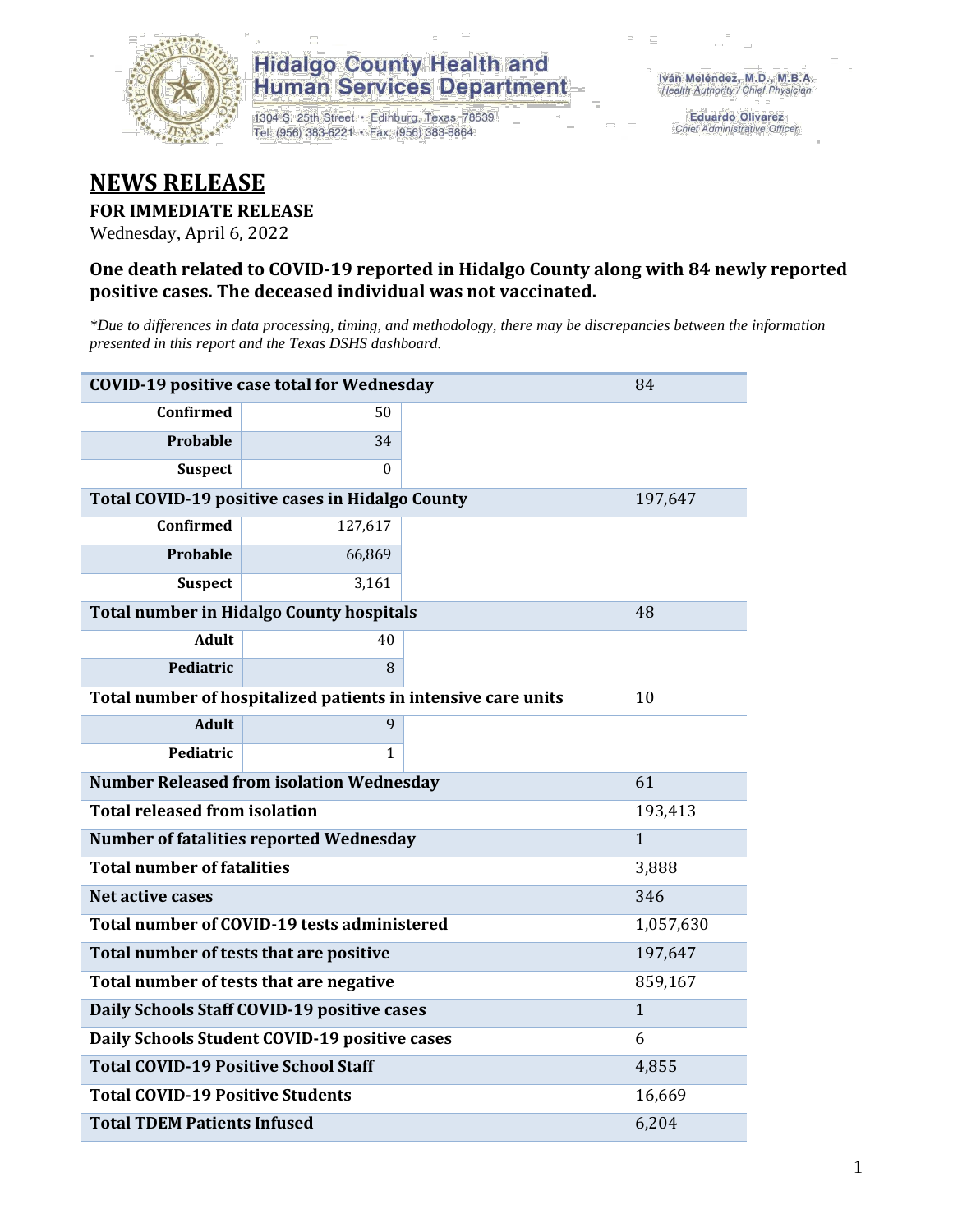

### **Hidalgo County Health and Human Services Department**

1304 S. 25th Street · Edinburg, Texas 78539 Tel: (956) 383-6221 · Fax: (956) 383-8864

Iván Meléndez, M.D., M.B.A. Health Authority / Chief Physician

> **Eduardo Olivarez** Chief Administrative Officer

*Hidalgo County uses the case status definition provided by the Texas Department of State Health Service's 2020 Epi Case Criteria Guide revised November 2020.*

- *1. Confirmed: A person who has tested positive through a molecular or PCR (oral or nasal swabs) test that looks for the presence of the virus's genetic material.*
- *2. Probable: A person who meets presumptive laboratory evidence through detection of COVID-19 by antigen test in a respiratory specimen.*
- *3. Suspect: A person who meets supported laboratory evidence through detection of specific antibodies in serum, plasma, whole body, and no prior history of being confirmed or probable case.*

*For more information of case status definition for COVID-19, please refer to:*

<https://www.dshs.state.tx.us/IDCU/investigation/epi-case-criteria-guide/2020-Epi-Case-Criteria-Guide.pdf>

| <b>Age Range</b> | <b>Number of Cases</b> |
|------------------|------------------------|
| $0 - 11$         | 15                     |
| 12-19            | 13                     |
| 20s              | 11                     |
| 30 <sub>s</sub>  | 6                      |
| 40s              | 6                      |
| 50s              | 12                     |
| 60s              | 8                      |
| $70+$            | 13                     |
| Total:           | 84                     |

#### Case Breakdown by Age Group: The death includes:

| <b>Age Range</b> | <b>Gender</b> |                |  |
|------------------|---------------|----------------|--|
| 50s              | Female        | <b>Mission</b> |  |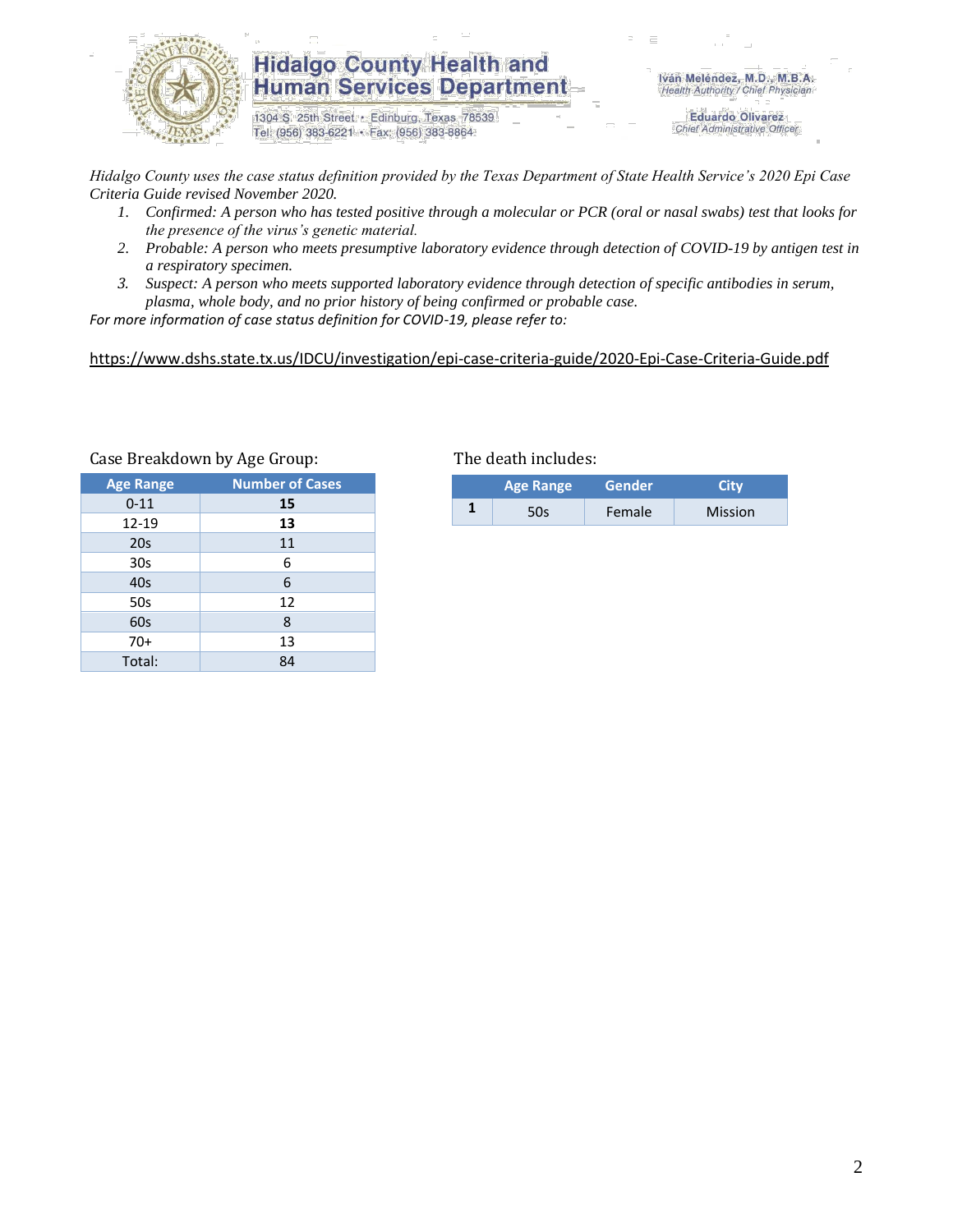

# **Hidalgo County Health and<br>Human Services Department**

1304 S. 25th Street • Edinburg, Texas 78539<br>Tel: (956) 383-6221 • Fax: (956) 383-8864

Eduardo Olivarez<br>Chief Administrative Officer

# Wednesday, April 6, 2022 positive cases include:

|                         | <b>Age Range</b> | Gender | <b>City</b> |    | <b>Age Range</b> | <b>Gender</b> | <b>City</b> |
|-------------------------|------------------|--------|-------------|----|------------------|---------------|-------------|
| $\mathbf 1$             | $70+$            | M      | Alamo       | 43 | $0 - 19$         | M             | Mission     |
| $\mathbf{2}$            | $70+$            | F      | Alamo       | 44 | $0 - 19$         | F             | Mission     |
| 3                       | 50s              | F      | Alton       | 45 | $0 - 19$         | F             | Mission     |
| 4                       | 60s              | F      | Donna       | 46 | $0 - 19$         | F             | Mission     |
| 5                       | $70+$            | F      | Donna       | 47 | $0 - 19$         | M             | Mission     |
| 6                       | $0 - 19$         | M      | Edinburg    | 48 | $0 - 19$         | M             | Mission     |
| $\overline{\mathbf{z}}$ | $0 - 19$         | F      | Edinburg    | 49 | $0 - 19$         | M             | Mission     |
| 8                       | $0 - 19$         | F      | Edinburg    | 50 | $0 - 19$         | M             | Mission     |
| 9                       | $0 - 19$         | M      | Edinburg    | 51 | $0 - 19$         | M             | Mission     |
| 10                      | $0 - 19$         | M      | Edinburg    | 52 | $0 - 19$         | F             | Mission     |
| 11                      | $0 - 19$         | M      | Edinburg    | 53 | $0 - 19$         | F             | Mission     |
| 12                      | 20s              | F      | Edinburg    | 54 | 20s              | F             | Mission     |
| 13                      | 30 <sub>s</sub>  | M      | Edinburg    | 55 | 20s              | M             | Mission     |
| 14                      | 30 <sub>s</sub>  | M      | Edinburg    | 56 | 30 <sub>s</sub>  | F             | Mission     |
| 15                      | 30 <sub>s</sub>  | M      | Edinburg    | 57 | 40s              | F             | Mission     |
| 16                      | 40s              | F      | Edinburg    | 58 | 40s              | F             | Mission     |
| 17                      | 50s              | M      | Edinburg    | 59 | 50s              | F             | Mission     |
| 18                      | 60s              | F      | Edinburg    | 60 | 60s              | F             | Mission     |
| 19                      | 60s              | M      | Edinburg    | 61 | $70+$            | F             | Mission     |
| 20                      | $70+$            | F      | Edinburg    | 62 | $70+$            | M             | Mission     |
| 21                      | $70+$            | F      | Edinburg    | 63 | $70+$            | ${\sf M}$     | Mission     |
| 22                      | $0 - 19$         | F      | McAllen     | 64 | $70+$            | F             | Mission     |
| 23                      | $0 - 19$         | F      | McAllen     | 65 | $0 - 19$         | F             | Pharr       |
| 24                      | $0 - 19$         | M      | McAllen     | 66 | $0 - 19$         | M             | Pharr       |
| 25                      | $0 - 19$         | F      | McAllen     | 67 | 50s              | F             | Pharr       |
| 26                      | 20s              | M      | McAllen     | 68 | 60s              | F             | Pharr       |
| 27                      | 20s              | M      | McAllen     | 69 | 60s              | F             | Pharr       |
| 28                      | 30 <sub>s</sub>  | М      | McAllen     | 70 | 20s              | М             | San Juan    |
| 29                      | 40s              | M      | McAllen     | 71 | $70+$            | F             | San Juan    |
| 30                      | 40s              | F      | McAllen     | 72 | $0 - 19$         | F             | Undisclosed |
| 31                      | 40s              | M      | McAllen     | 73 | $0 - 19$         | M             | Undisclosed |
| 32                      | 50s              | M      | McAllen     | 74 | $0 - 19$         | M             | Undisclosed |
| 33                      | 50s              | M      | McAllen     | 75 | 20s              | M             | Undisclosed |
| 34                      | 50s              | F      | McAllen     | 76 | 20s              | F             | Undisclosed |
| 35                      | 50s              | M      | McAllen     | 77 | 20s              | M             | Undisclosed |
| 36                      | 50s              | F      | McAllen     | 78 | 30s              | F             | Undisclosed |